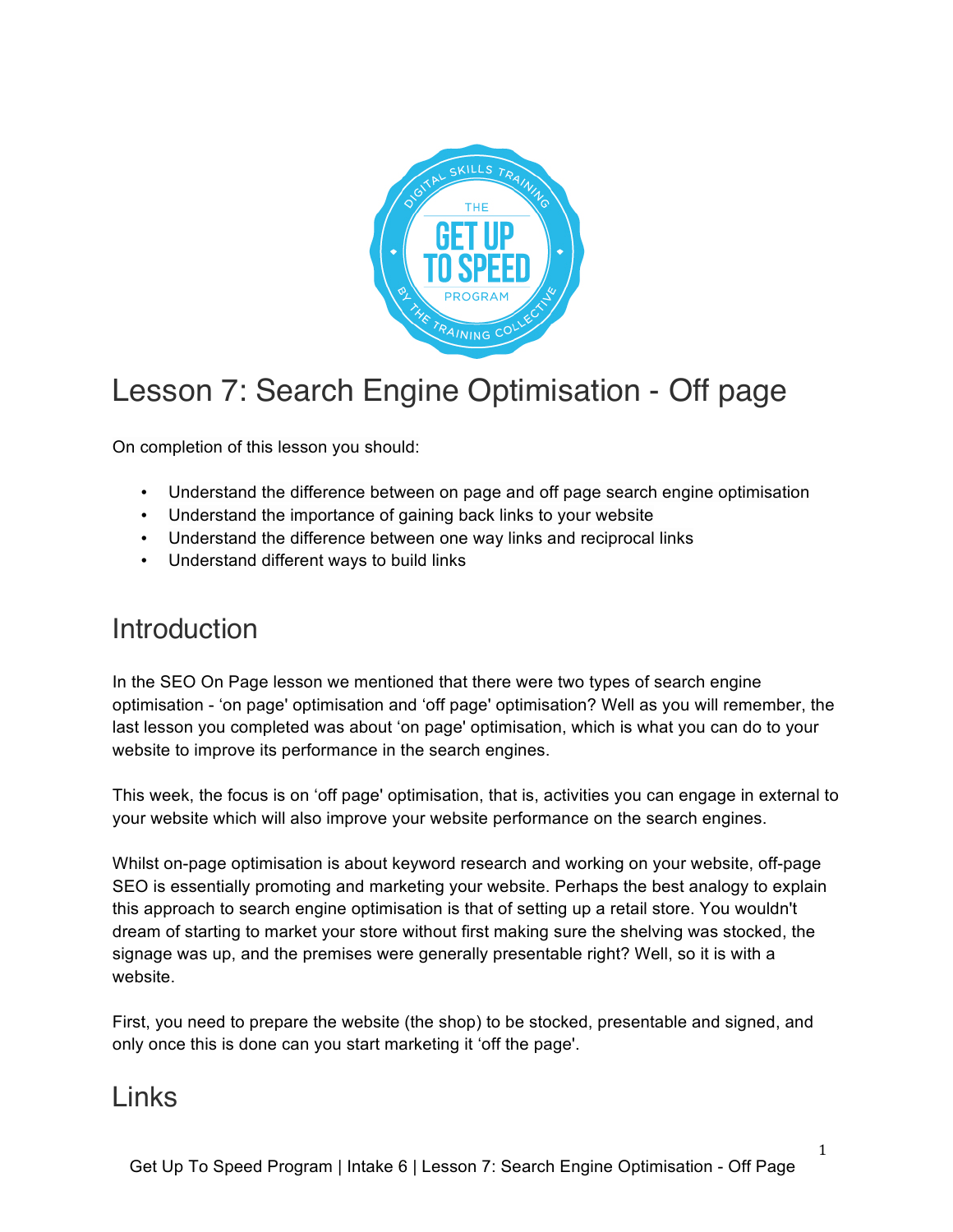Links are among the main building blocks off-page SEO. Put simply, a link is when one website links to another website.

While most of the links to your site will be gained gradually, as people discover your content through search or other ways and link to it, you may also want to let others know about the hard work you've put into your website. Effectively promoting your website will lead to faster discovery by those who are interested in the same subject.

In basic terms, there are two types of links: inbound and outbound.

- **Outbound links -** start from your site and lead to an external site.
- **Inbound links (backlinks) -** come from an external site and point at your website (links 'back' to your website)

For example: If yellowpages.com.au links to your website, the link from www.yellowpages.com.au is a backlink (inbound) to your website; however the link is an outbound link from www.yellowpages.com.au's perspective.

A link is like a 'vote' and your site's ranking in Google search results is partly based on an analysis of those sites that link to you.

Most search engines, especially Google, will consider the number of links and the quality of links back to your website when determining which position to give you on any given search query. The key point here is it is not just the number of links that you have (quantity) it is also the quality of the links that are important. The main factor that influences the quality of the link is 'relevance'.

For example: If you have a website about "cooking Thai food", and received a backlink from another cooking related website, then that would be more relevant in a search engine's assessment than say a link from a site about "grooming dogs". Therefore, the higher the relevance of the site linking back to your website, the better the quality of the backlink. In addition to the quantity and relevance of links, other factors that determine the quality of any given link are:

- The anchor text used in the link linking to you (more on this next).
- The popularity of the website that is linking to you.
- The type of link i.e. reciprocal, one way, directory link etc.

We will explore each of these concepts in more details in the pages to come. In the meantime, we encourage you to complete the exercise below:

### **EXERCISE**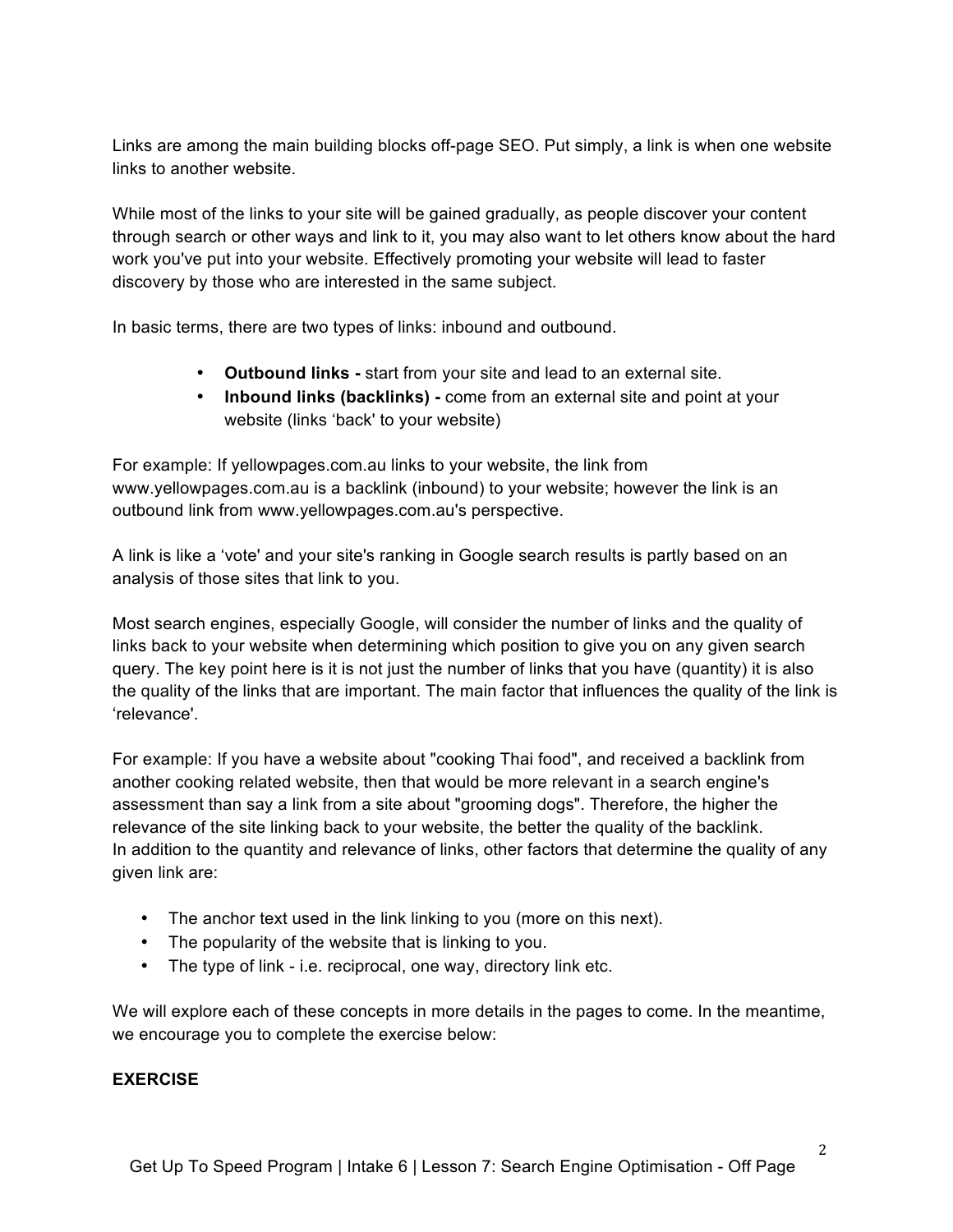a) If you haven't already got one, establish a links page on your website - you're going to need one to reciprocate all the new link exchanges you generate. This is basically just a page which lists links. Depending on how many links you will list initially and intend listing over time, you may need categories and sub pages.

Don't just link to people because they link to you. These are the only reasons why you'd want to set up a reciprocal link with another site....

- Their website can give you a lot of traffic
- They have a good archive of information that is related to your website topic/niche
- They are not in competition with your website
- They are a high quality website
- They appear in search results with the same (or approximately similar) keywords as yours

b) Organise the list of people you have decided to target to request a link into a table or database so you can track who you have requested a link from, who has linked to you, who has refused your request and who you need to contact for a second or third time. If you do this correctly and professionally, they should respond and will place a link on their website to yours.

There is a Link Directory Spreadsheet template here which is already set up for you to record you link requests.

c) Consider whether you need to contract a professional to run the searches for you and present you with a report on whom you need to chase. This is often known as a 'link strategy'.

d) Start sending out requests for links and keeping a track of who you've asked and who you haven't in this spreadsheet.

# Anchor Text

Anchor text is a term that refers to clickable part of a link. Having a keyword in the anchor text is superior to a link that has words like "click here" or "read more", as the search engines read the anchor text to help understand the purpose of a link.

For example: If you had backlinks from multiple websites with the anchor text "red widget" that would help your website rank higher for the keyword "red widget"

# Page Rank

The more 'popular' the website that is linking to you, the more valuable the link. It makes sense that a link from Wikipedia would have greater value than a link from a recently created website.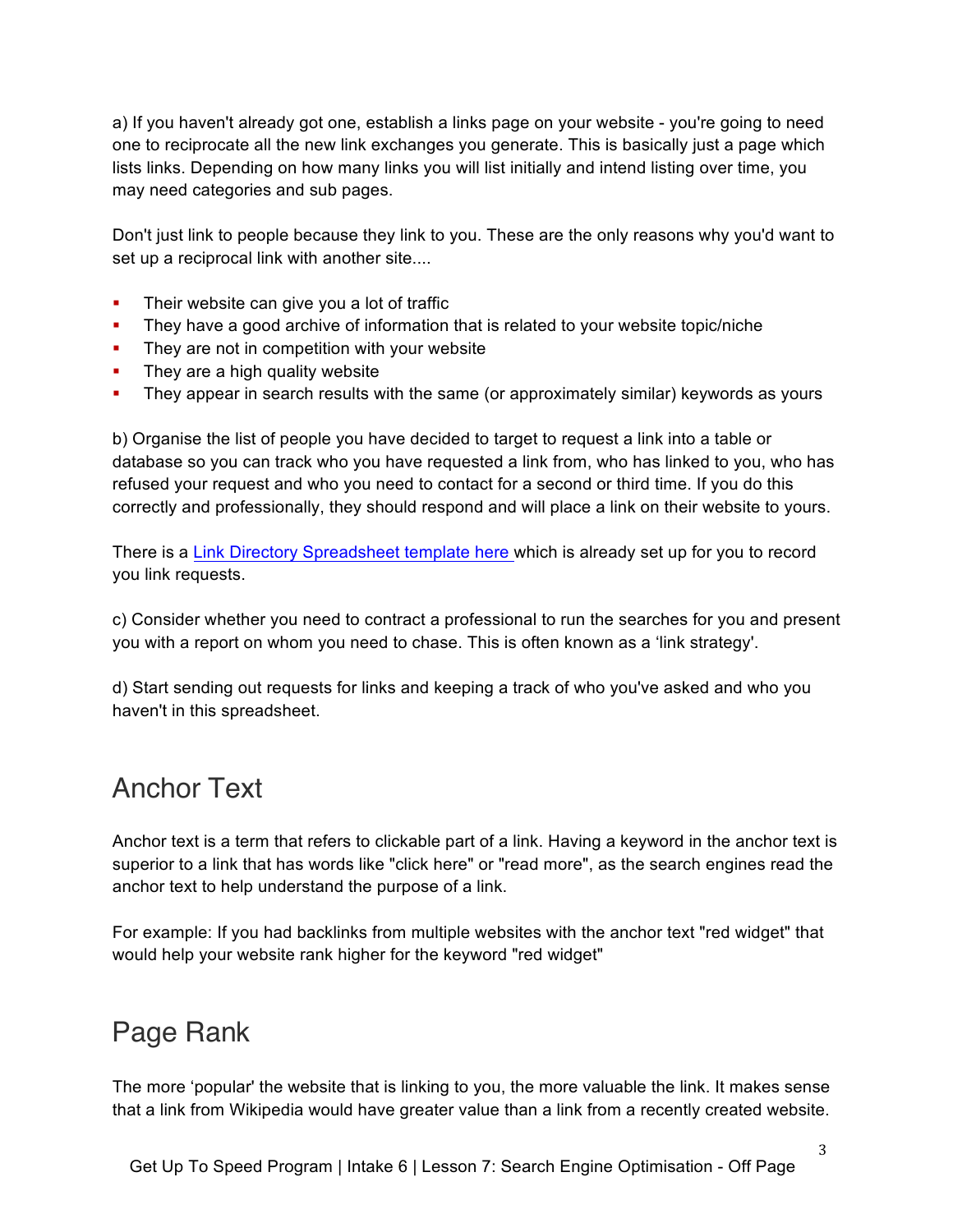There are many technical ways that the "popularity" of a website can be assessed, but the main method is Page Rank.

Page Rank is a numeric value that Google assigns to each page on the web. The highest score is 10 and the lowest score is not having a page rank at all. We are not going to go in to much detail about Page rank but here are some resources if you would like to learn more:

- Wikipedia explanation of Page Rank http://en.wikipedia.org/wiki/PageRank
- Free tool to check page rank http://www.prchecker.info/check\_page\_rank.php

It's also important to note that the importance of Page Rank with reference to ranking in Search Engine Results has lessened over time, so don't get hung up on it

The most important thing to remember is that you should NEVER pay for a link that that is being sold because of its page rank . This is a direct violation of the Google TOS and can your site banned from the search results.

# Types of Backlinks

The type of back links are also important when it comes to Off Page Search Engine Optimisation. There are basically two types of links: reciprocal and one way links. Explained further:

- Reciprocal Links (i.e. you link to a website and in return they link to your website)
- One way links (i.e. a website links to you and you do not link back to them)

## **Reciprocal Links:**

A reciprocal link is a two-way link between two websites.

For example, Jane and Roger have websites. If Roger's website links to Jane's website, and Jane's website links to Roger's website, the websites are reciprocally linked. You obtain a reciprocal link by placing a link on your website and asking a website owner to link your website in return.

A good strategy to reciprocal linking is thinking about mirroring your off-line business relationships on your website.

For example; if you owned a bed and breakfast you may set out to create reciprocal links that:

- Provide information for your guests i.e. you may link to the local bike-hire company (that you promote to your guests)
- Link to any professional accreditations, memberships or industry bodies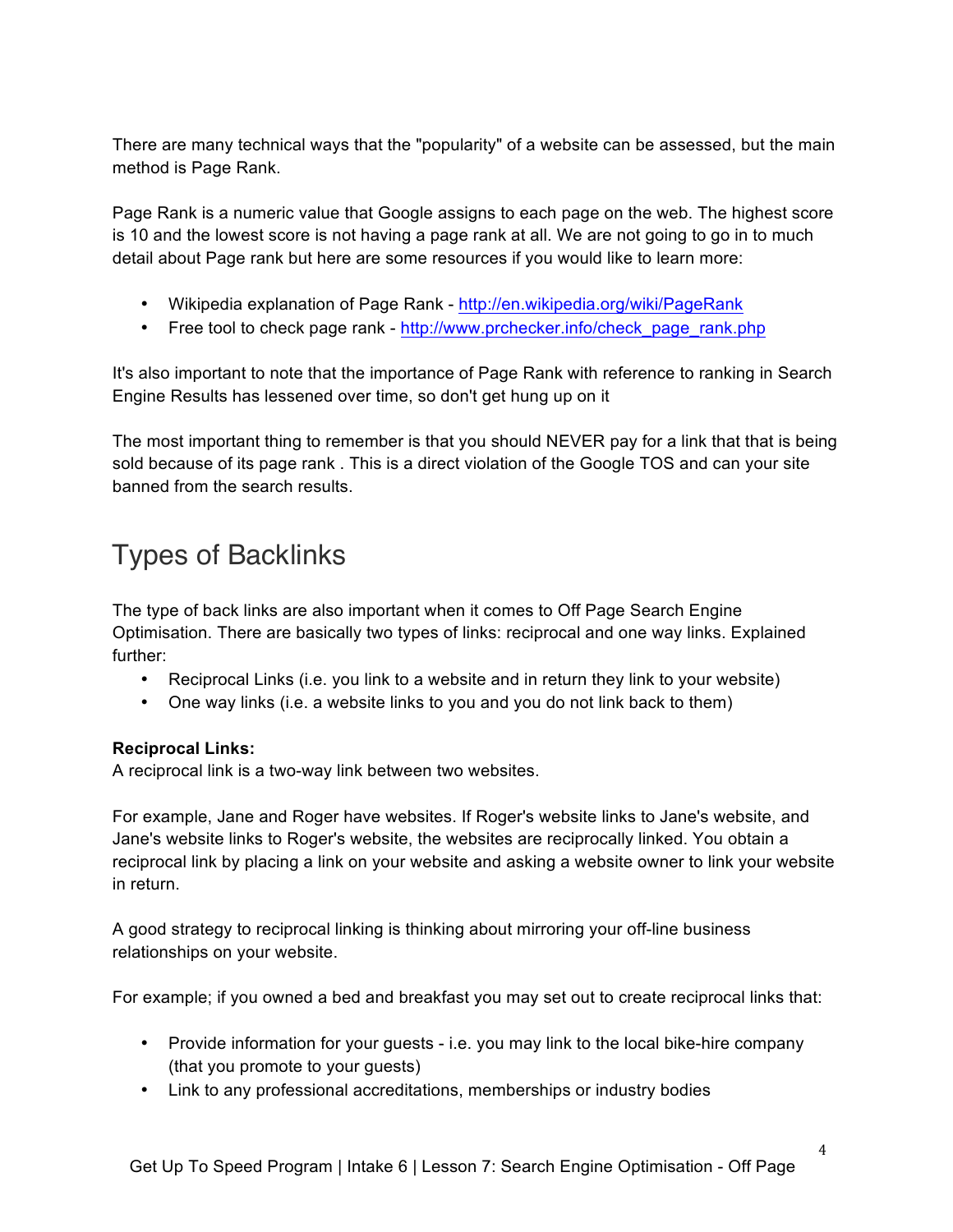This type of linking helps to strengthen your relationship with local business providers and provides useful information to your customers. Although reciprocal links provide some value they are not as 'strong' as one-way links.

#### **One Way links**

One way links (links pointing at your website) are considered to be more valuable than reciprocal links. This is because search engines understand that it is much more difficult to get a one-way link than a reciprocal link.

#### **Examples of places where you can get a one way link are:**

There is a number of ways to get one way links on your website. We will have a look into a handful in the pages to follow, namely:

- 1. Submission of articles to article directories (also known as article banks)
- 2. Submission of articles or press releases to news wires
- 3. Submission of your site to free or paid directory listings
- 4. Forum postings
- 5. Blog posts or comments
- 6. Social media websites
- 7. Write AWESOME CONTENT that people will want to share!

## Article Directories

Writing articles and then submitting them or placing them on article directories (also known as repositories and article banks) is a great way to increase the number of websites linking back to your website.

Most article directories are no where near as effective for SEO as they used to be (for link purposes). Therefore you should only write and submit articles if you can see that other articles in your niche are being read (viewed) by real people (your prospective customers).

Write about topics related to your website/business/area of expertise and then submit those to article directories. Make sure you include a 'call to action' at the end of the article (many article directories will set criteria on how many words, links etc you can include in these) which tells people who you are, what your company is, what you are an expert in and a link back to a relevant page on your site. This may or may not be the home page.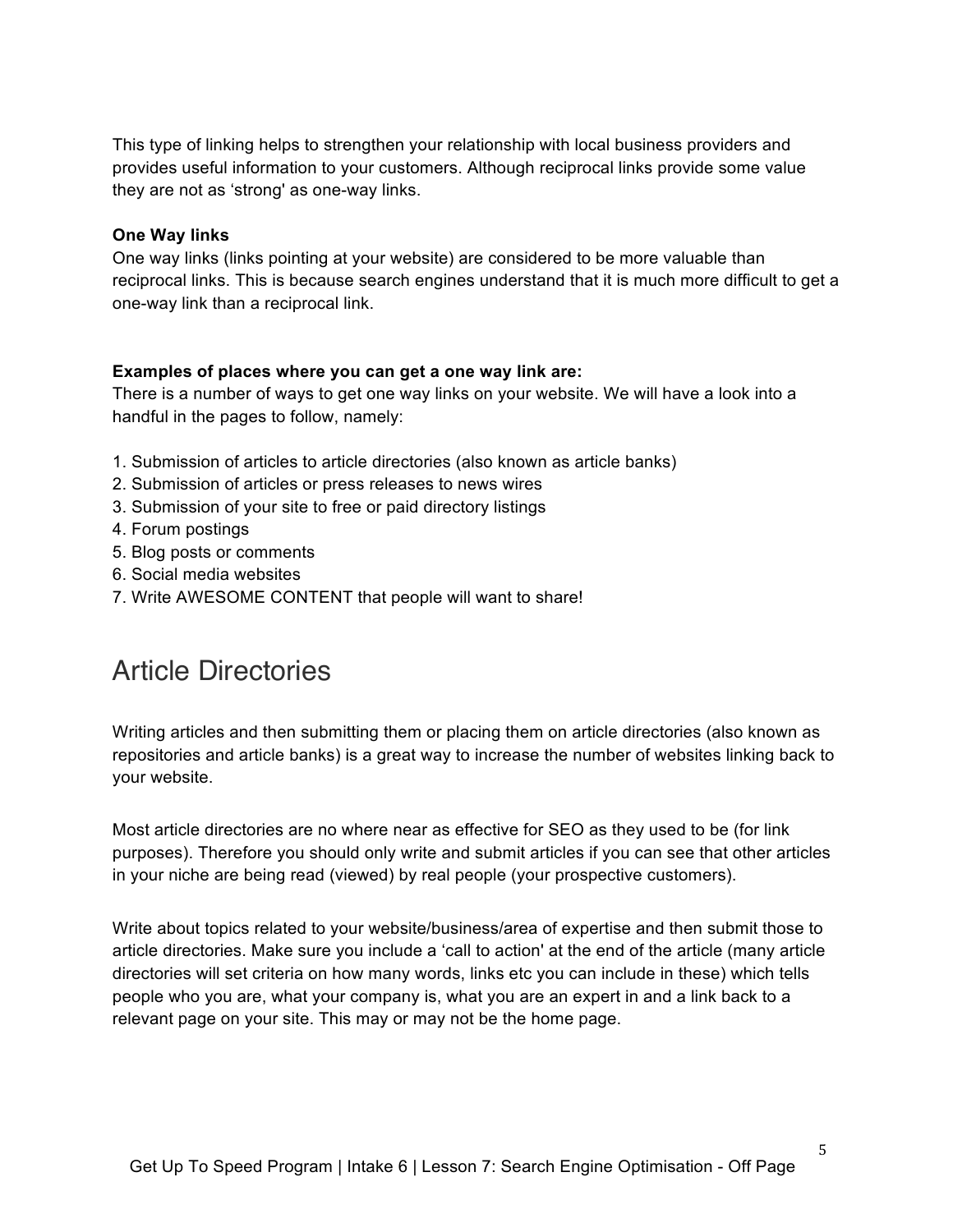Articles should be 800 + words in length, include your keywords and be interesting! Don't just waffle about a subject. Provide the reader with insights they didn't already know, didn't realise, are topical, interesting, and different.

For example: if you have a tour company in the Gold Coast you may write an article about the top 5 things to do in the Gold Coast.

To find article directories to submit to, simply search key terms such as 'article directories' or 'article banks' on Google. Some examples include:

- http://ezinearticles.com/
- http://www.articledashboard.com
- http://www.articlecity.com
- http://www.articlesbase.com

### **No idea what to write?**

Below is a short video from ezinearticles.com on 8 Steps to Writing and Submitting Your First Article. http://youtu.be/MJqwTKoDgQw

## PR News Wires

Similar, but different to article directories, you can also write press releases to pr/news wires. News wires are often the source of where journalists - both online and offline - get either leads on stories, or actual stories they ultimately run in their publication or station. The difference between an article and a press release is that it usually focuses on an issue - something newsy, topical, different, unusual and insightful. It needs to be something that the journalists and readers do not already know, don't realise, would find useful etc. It can't be a blatant 'advertorial' about how great your company, product, service or event is.

For example: if your business was going to feature in a new regional advertising campaign or perhaps your business will feature in the Virgin Blue on flight magazine, then you could write a press release about this.

Here are a mixture of free news wire/press release services you might like to check out (though there are MANY more):

- 1. http://www.przoom.com
- 2. http://www.24-7pressrelease.com
- 3. http://www.pr.com
- 4. http://www.prfree.com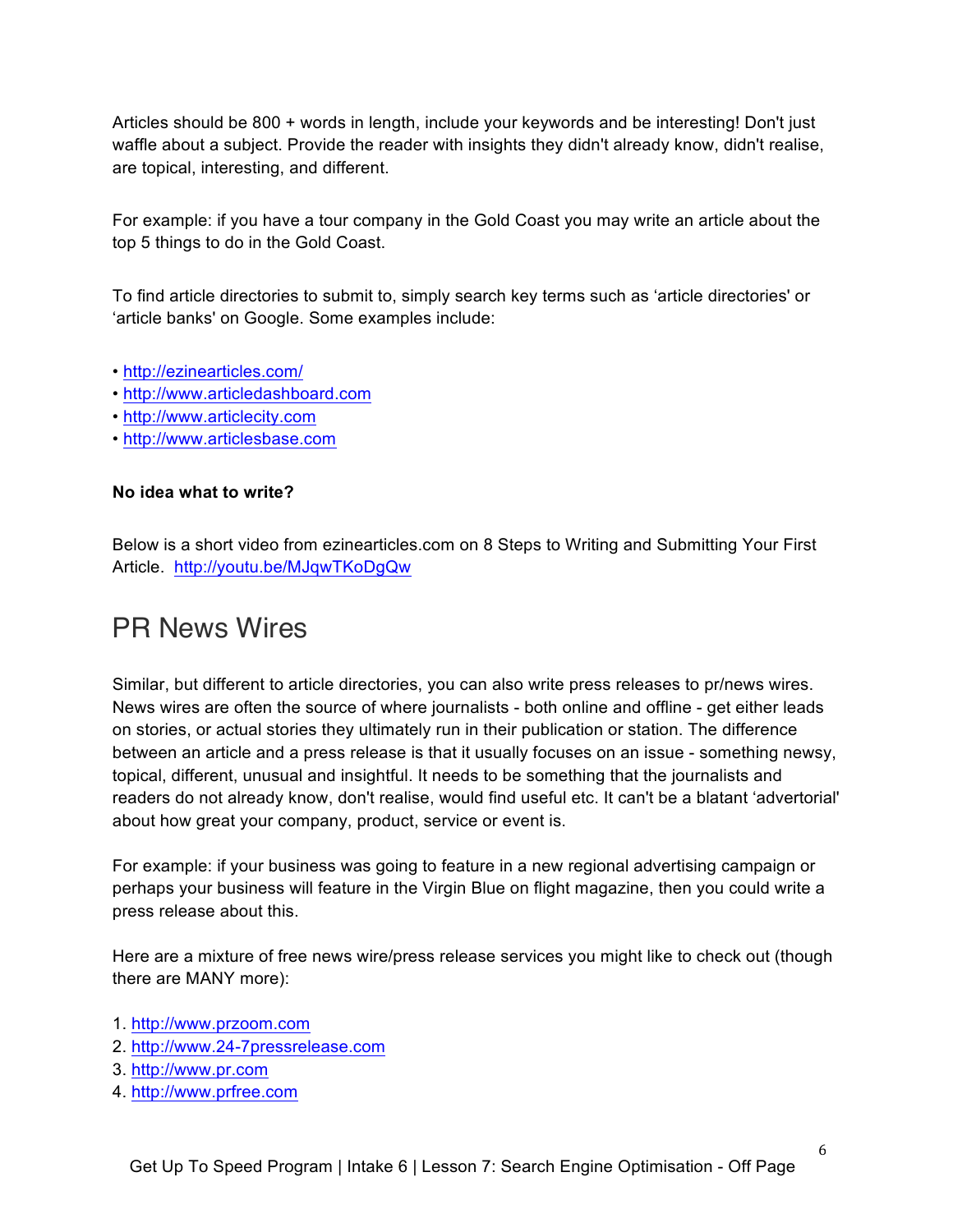- 5. http://www.free-press-release.com/
- 6. http://prwire.com.au/

#### **Paid press release services you might also like to check out:**

- 1. http://www.pressreleasenetwork.com
- 2. http://www.prweb.com
- 3. http://www.aapmedianet.com.au/
- 4. http://www.marketwire.com

## Free Directories

Listing on free directories online is also a good way to achieve back links to your site. Like article directories though, make sure that any links you get (and your information with them) is relevant to real people who might find you and click through to your website. A link for the purpose of a link has little value in today's SEO world.

To find potential free places to list your business and point back to your website online, simply search key terms such as 'free directory listings', 'free business listings', 'free beauty directory' or other related industry terms into the search engine. Many will appear for you to work your way through. Make a commitment to add your site to at least a couple of directories every week, or even more.

Look for directories that feature other businesses in your niche or are in your local area. You should come up with a suitable title, keywords and description to include within these directories and keep a copy of this on hand so that you can copy and paste and keep your directory listings consistently featuring the same key words and key terms you want to be known for.

You should work your way through the list, submitting your carefully constructed listing to them, including suitable anchor text links where ever possible.

Keep a track of which directories you have already submitted to, and those you haven't. By doing this, you can always get a junior, work experience student, family member or other staff member to assist you with this process on an ongoing basis.

Free directory listings you might like to check out:

- 1. http://www.hotfrog.com.au
- 2. http://www.startlocal.com.au
- 3. http://www.webwombat.com.au
- 4. http://www.truelocal.com.au
- 5. http://www.dlook.com.au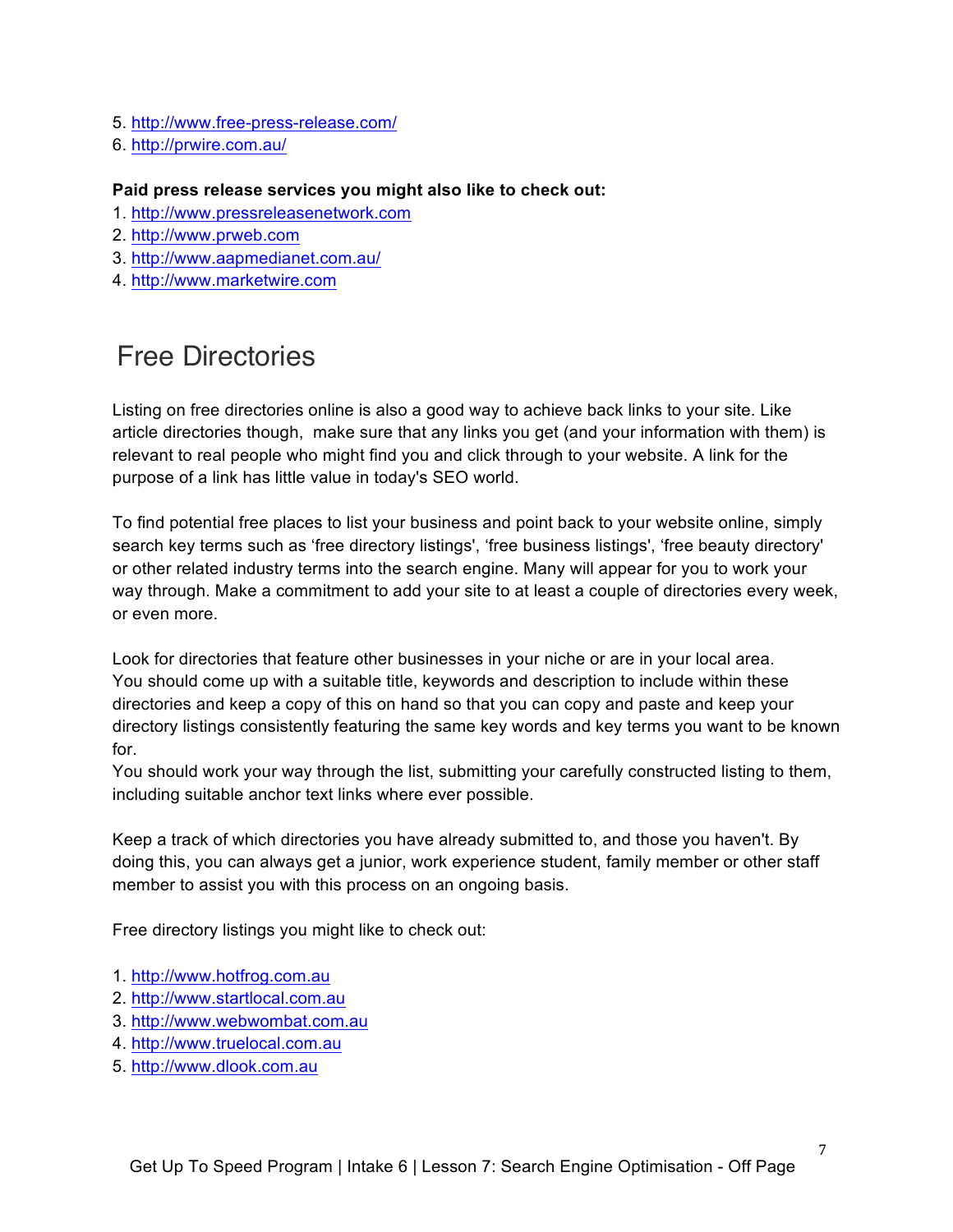But there are many, many more! Simply search 'free directory listings' in Google (or your other preferred search engine).

# Paid Directories

As you discover free directories to list your site in, you will probably find that many of these have a paid option, whilst others you stumble on may ONLY accept your listing if you pay money. So should you pay to list your website on these?

It really is up to you to decide whether a directory listing is worth paying for or not. Ask yourself, if I pay (for instance) \$300 per annum for this listing, will it lead to \$300 worth of traffic to my site, or business, or enquiries?

If you think the answer is yes, then do it!

More directory listings you might like to check out (note, use of these directories is at your own discretion and we are by no way recommending them):

- 1. http://www.ineedto.com.au/- I need to Australian Business Directory
- 2. http://searchengine.tiggy.com.au/- Tiggy Australian Search Engines
- 3. http://www.clickfind.com.au/ clickfind Business Directory
- 4. http://www.askted.com.au Ask Ted
- 5. http://www.about-australia.com About Australia
- 6. http://www.accessweb.ws Accessweb
- 7. http://au.altavista.com/ Alta Vista Australia
- 8. http://www.anzwers.com.au ANZWERS
- 9. http://www.AOL.com.au AOL Australia
- 10. http://www.aussieseek.com Aussieseek Search Engine
- 11. http://www.bizdirect.com.au The Australian Business Directory
- 12. http://www.blackstump.com.au Beyond The Black Stump
- 13. http://www.citysearch.com.au CitySearch
- 14. http://www.clickforaustralia.com Click For Australia
- 15. http://www.eastman.com.au/ei/resources Eastman Internet
- 16. http://www.fairdinkum.info FairDinkum.info
- 17. http://www.gtp.com.au Gateway to Perth
- 18. http://www.directoryaustralia.com DirectoryAustralia.com
- 19. http://www.kangaroo.com.au Kangaroo.com.au
- 20. http://www.lookle.com.au Lookle
- 21. http://www.mysearch.com.au Mysearch.com.au
- 22. http://search.ninemsn.com.au NineMSN
- 23. http://www.ozebiz.com.au Ozebiz
- 24. http://www.ozsearch.com.au Oz Search Internet Guide
- 25. http://www.perthfavourites.com PerthFavourites.com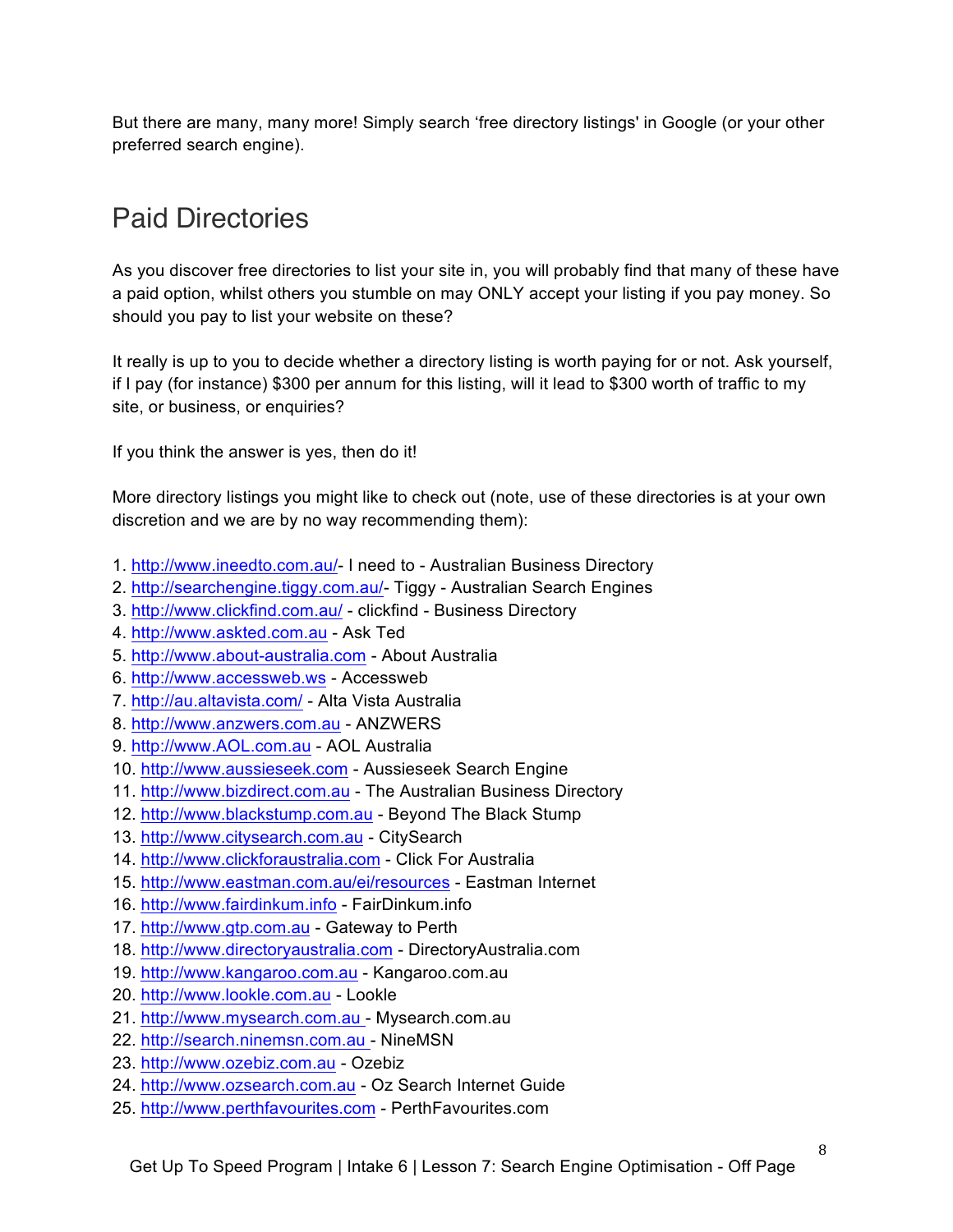- 26. http://www.search66.com Search66.com
- 27. http://www.search-the-world.com Search-the-world.com
- 28. http://searchenginez.com.au SearchEngineZ Australia
- 29. http://www.sofcom.com.au Sofcom
- 30. http://www.streetsofperth.com.au Streets of Perth
- 31. http://www.gwb.com.au/gwb/enquiry.html Guide to Australian websites
- 32. http://www.vicnet.net.au VicNet
- 33. http://www.webwombat.com.au Web Wombat
- 34. http://www.wilddogsearch.com.au Wild Dog Search

## Forums

Whilst forums are not quite as prominent or active as they once were since the advent of social media, some forums are well established and will provide both traffic to your website and an additional way of securing back links.

You may encourage existing members to post about you on the forum, you may become a member and post on the forum, or you may even consider paying for a small advertisement within a forum or display advertising.

Search on the search engines for relevant forums by using "forum + {your keyword}" in the search bar of your preferred search engine.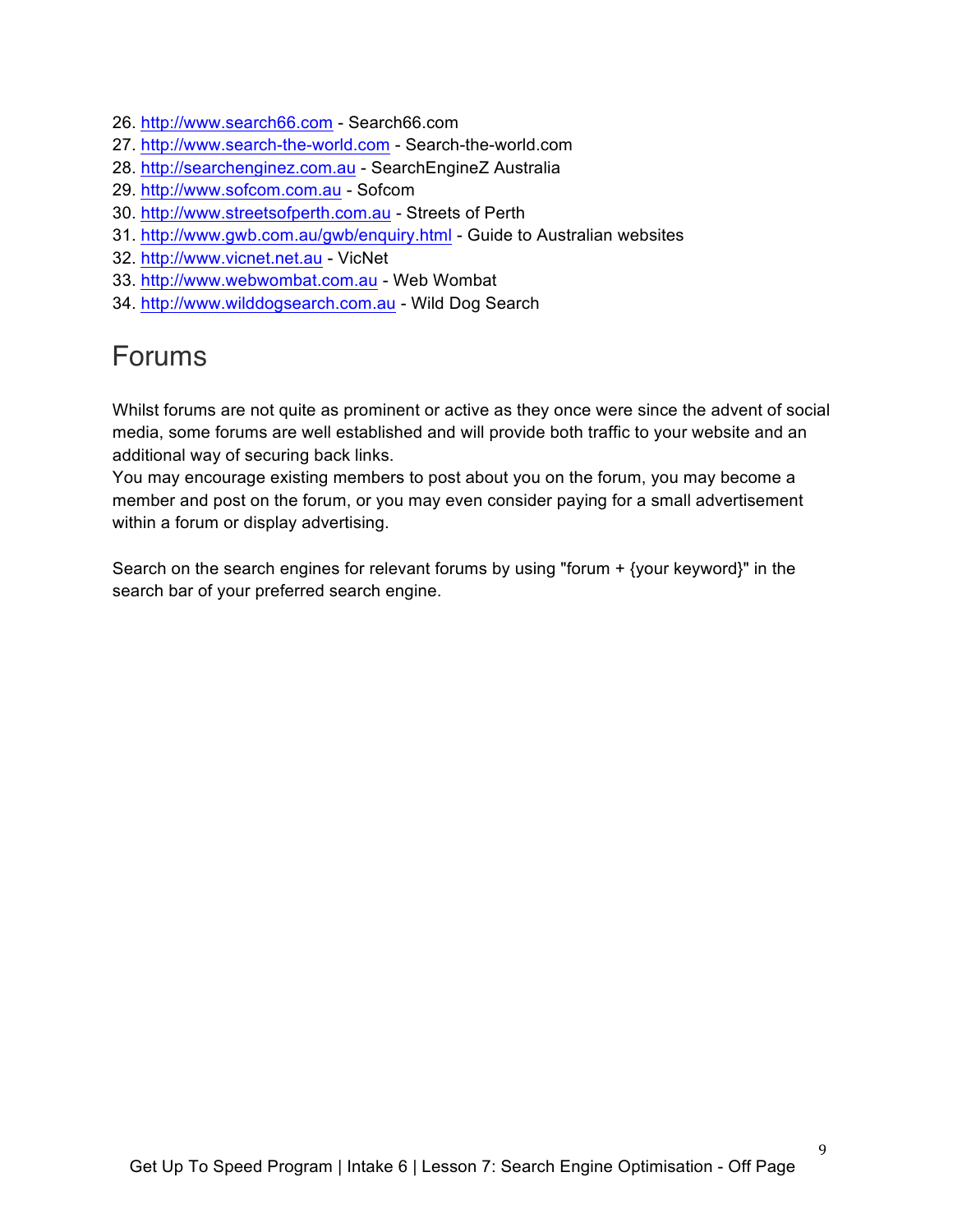# Blog commenting and writing



This "Guest Infographic" was created by Brandon Rhodes through MyBlogGuest

Blogs are great tool for link building. You can create your own blog where you can add articles and links to your website, or you can participate on existing blogs by commenting on blog posts or arranging to be a guest post writer (in exchange for a link to your website).

If you would like to set up your own blog there are lots of free blog platforms such as:

- Blogger Free weblog publishing tool from Google, for sharing text, photos and video. http://www.blogger.com
- Wordpress Create a free blog and customise the look/design with a Wordpress template http://www.wordpress.com Though it is far better to have youe blog on your OWN website than on another!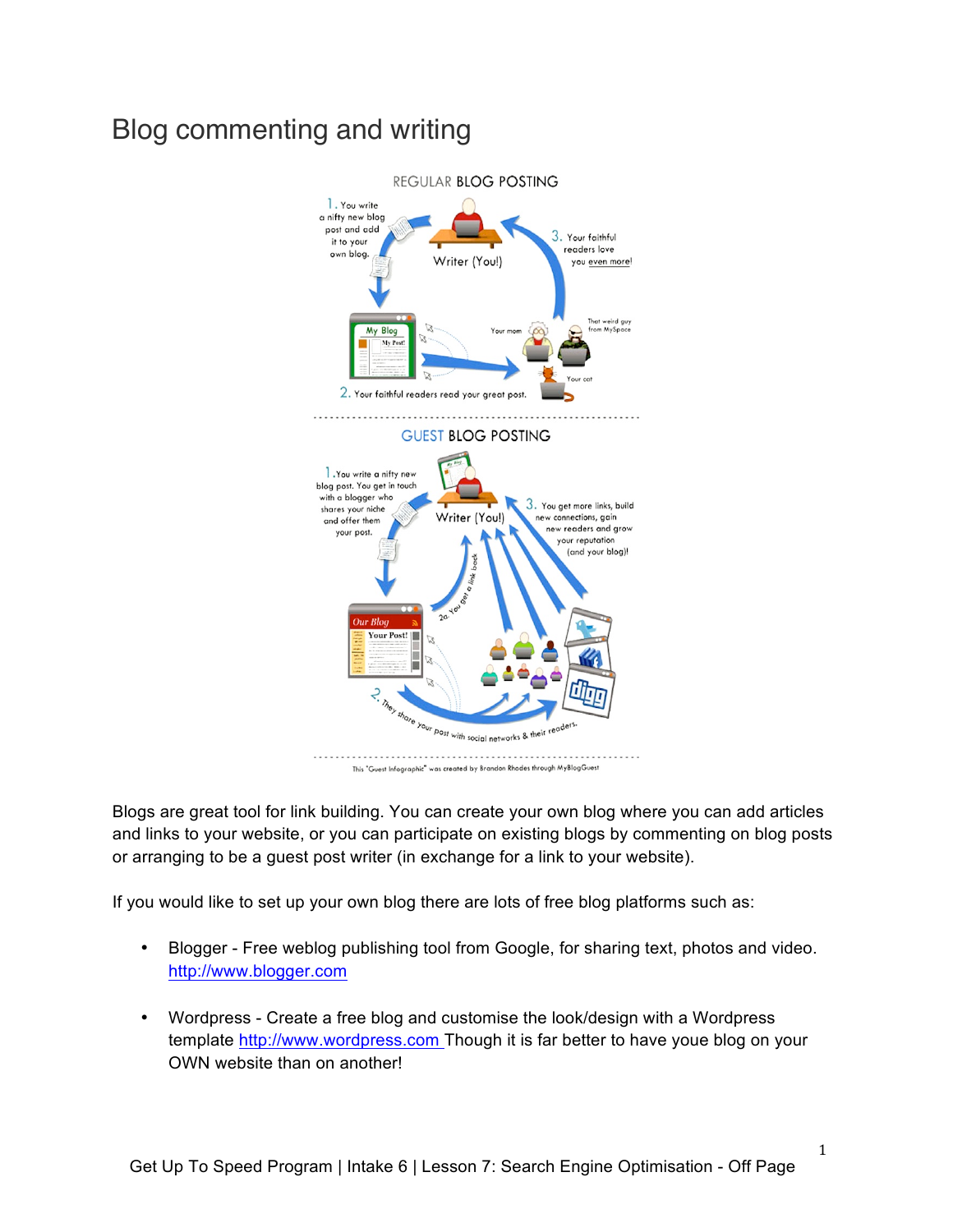• Tumblr - Tumblr lets you effortlessly share anything. Post text, photos, quotes, links, music, and videos, from your browser, phone, desktop, email, or wherever you happen to be. You can customize everything, from colors, to your theme's HTML. http://www.tumblr.com

However you can also create a blog on your own site, which is generally recommended for SEO as by regularly posting blogs to it, it will improve your on page optimisation. If you do include your blog on your own site, hit will not however be beneficial for off page optimisation.

If you would like to write posts on other blogs which will create back links to your site which will help with your off page optimisation, take a look at:

• My Blog Guest - You can also comment on other peoples blogs and (if relevant) add a link back to your website http://myblogguest.com/

Note: MyBlogGuest.com was recently hit with a manual penalty from Google due to the high number of 'thin content articles' written by its members and users. In a nutshell, people were writing cheap articles purely for the purpose of gaining links. This is a POOR STRATEGY and will not win you point with Google.The only value now in MyBlogGuest.com is to look for websites who may want to publish your HIGH QUALITY content.

If you would like to comment on blog posts search for a relevant blog post using:

• Drop My Link - Drop my link is a free search engine/tool that will help you find blogs related to specific topics that accept comments. http://dropmylink.com/

You could also just Google 'Places to do guest blog posts' or something similar and see what you can turn up in that way.

# Social Media Links

Facebook, Linkedin, Twitter and Google Plus - are all types of social media websites where you can post and share links. If the social media page is "public" (which generally company pages are, and which generally individual profiles are not) then the search engines can read the information and the links.

At the end of 2010, amidst a lot of rumours, Matt Cutts from Google, posted a video on YouTube saying that Google was starting to use 'social media signals' in their search engine results and Bing followed.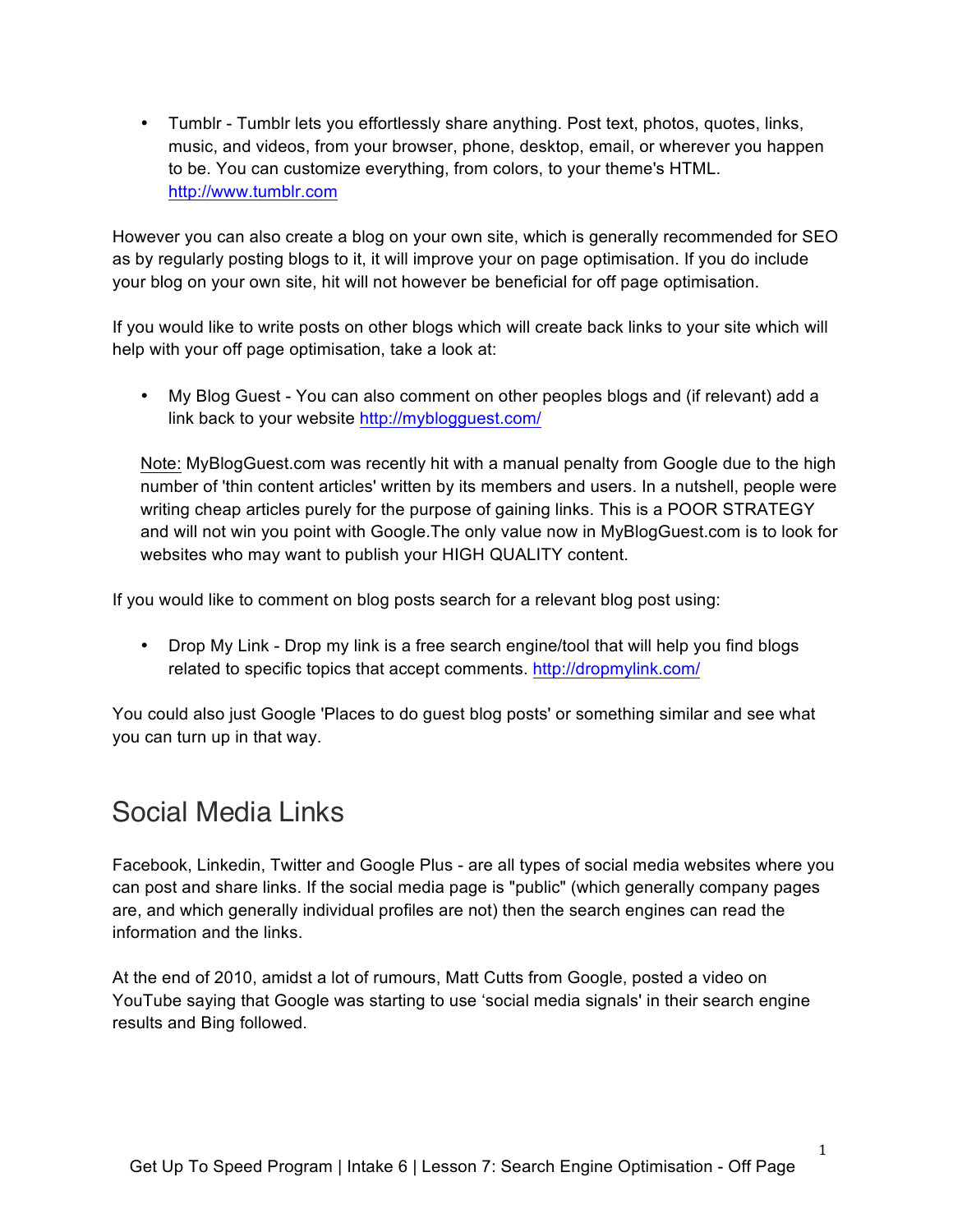Since then, many companies have become 'more social', with some aiming to appease the search engines, while others simply aware that a strong social strategy can pay off other dividends too.

### **So how much does 'social' affect 'search'?**

In one example we are aware of, a company created several websites, in similar markets, and established different social media accounts per website property, with varying levels of social media integrations with the website i.e. icons and feeds, to better understand how much of an impact social can have.

#### **Google +1 button**

Probably not many surprises that Google's own networks i.e. a website that was linked to a Google+ business page helped its search position, as did websites that had Google +1 share buttons embedded. So there's tip number 1. If you haven't got a Google+ business page, and weren't so keen on it from a social networking perspective, consider the search perspective too.

### **YouTube video on front page**

We've also had good word direct from Google itself that they LOVE websites which have a YouTube video embedded on their front page. Some kind of a 'show reel' video of who you are and what you do is obviously good for the user to better understand quickly and easily who you are and what you do, but Google owns YouTube, so more views means more advertising dollars to it. By enabling this on your site, Google may well be compelled to bring you more traffic to see that very video.

But apart from its own properties, who else does Google favour? Well this is purely opinion based, and like a lot of stuff when it comes to Google, even by making the next few statements, they could change the goal posts on us overnight.

### **Facebook**

For the time being, we do notice correlations between those clients who are active on Facebook and have a high level of engagement attracting increasing numbers of users to their website, which in turn, also boosts their rankings. Out of the 200 factors that Google uses to rank, one is the volume of traffic going through your website.

#### **Pinterest**

Pinterest is also performing exceptionally well when it comes to providing 'Google Juice'. Ever since Pinterest launched its business pages at the end of 2012, and savvy businesses have found ways to promote their various business initiatives on this image driven network, we've established our own Pinterest business accounts and carefully monitored our Google Analytics to see how it's performed, and we've been surprised to see Pinterest outperforming Twitter as a key source of visitors in a very short time frame and with minimal effort invested. The bottom line is getting active in social networks can help you search engine results as for the time being, your social graph seems to be playing an important role. We explore social media in more depth in our social media modules.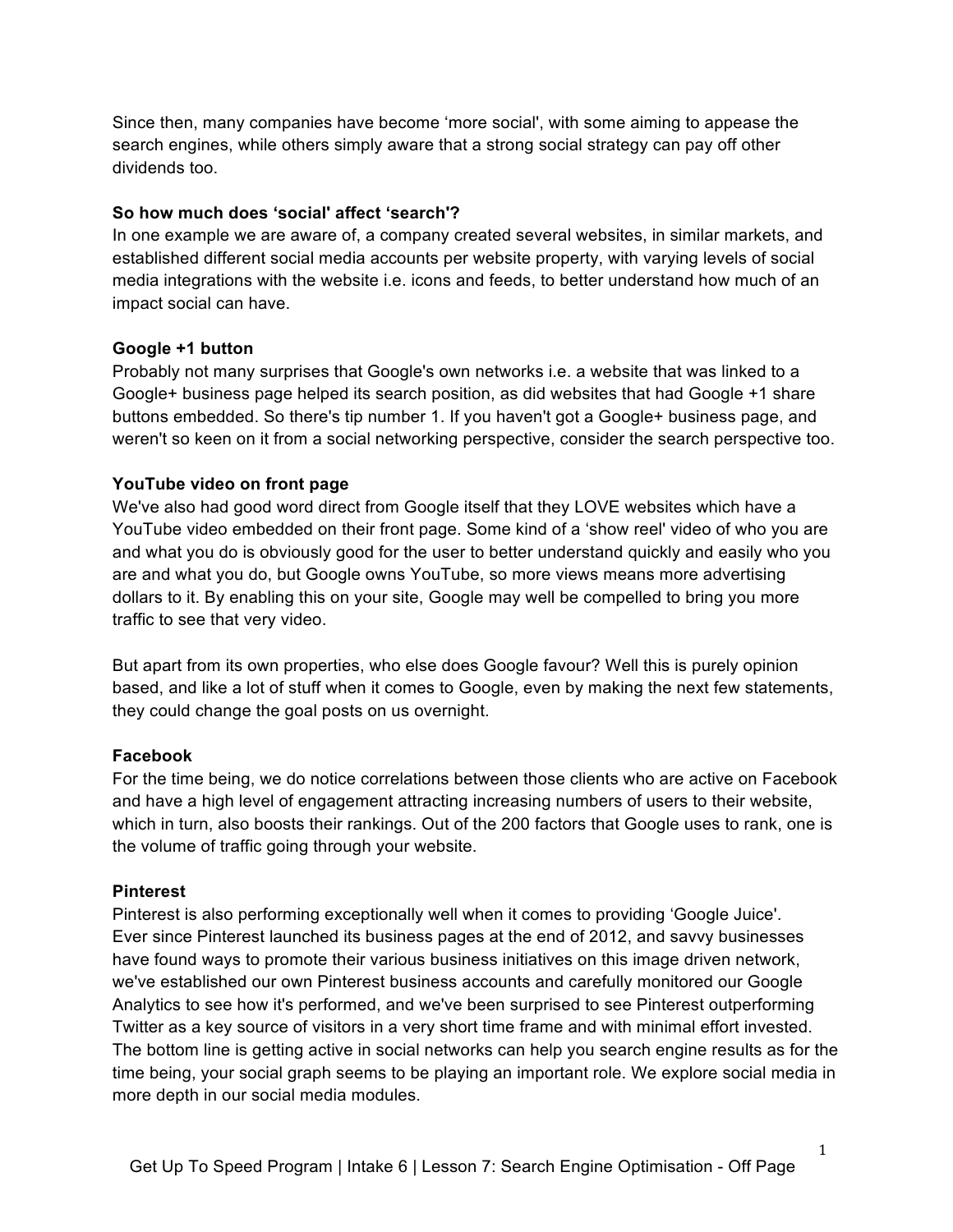# Buying Links

There are some 'experts' who encourage the purchasing of links from high Page Rank websites or link farms and/or who disregard the quality of the links, the sources, and the long-term impact it will have on their sites. You may also have people contact you who offer these services to you as the owner of a website.

It is important to note that in most cases this is a violation of Google and other webmaster guidelines and can negatively impact your site's ranking in search results.

### **Examples of link schemes can include:**

- Links intended to manipulate Page Rank;
- Links to web spammers or bad neighbourhoods on the web;
- Excessive reciprocal links or excessive link exchanging ("Link to me and I'll link to you");
- Buying or selling links that pass Page Rank.

You can read more about what Google thinks about paid links here: http://www.google.com/support/webmasters/bin/answer.py?answer=66736

Google regularly discovers these link farms or blog networks and penalises websites that have participated in link buying.

Whilst it is not recommended that you buy links, it IS acceptable to buy links from reputable paid directories like True Local and Yellow pages. In these cases you are not 'buying a link', you are paying for a complete directory listing.

Watch this video from Google about paid links http://youtu.be/12PP7bHnQ9o

# Which Sites Already Link To You?

If you would like to check which websites link to your website there are some free (and paid) tools that you can use to check this information.

## **Tools for Checking Links:**

- Link Diagnosis Free tool http://www.linkdiagnosis.com/
- Market Samurai Free trial then \$149 once off cost http://www.marketsamurai.com/
- Who Links 2 Me http://www.wholinks2me.com/
- Open Site Explorer 30 day free trial then \$99.00 per month http://www.opensiteexplorer.org/